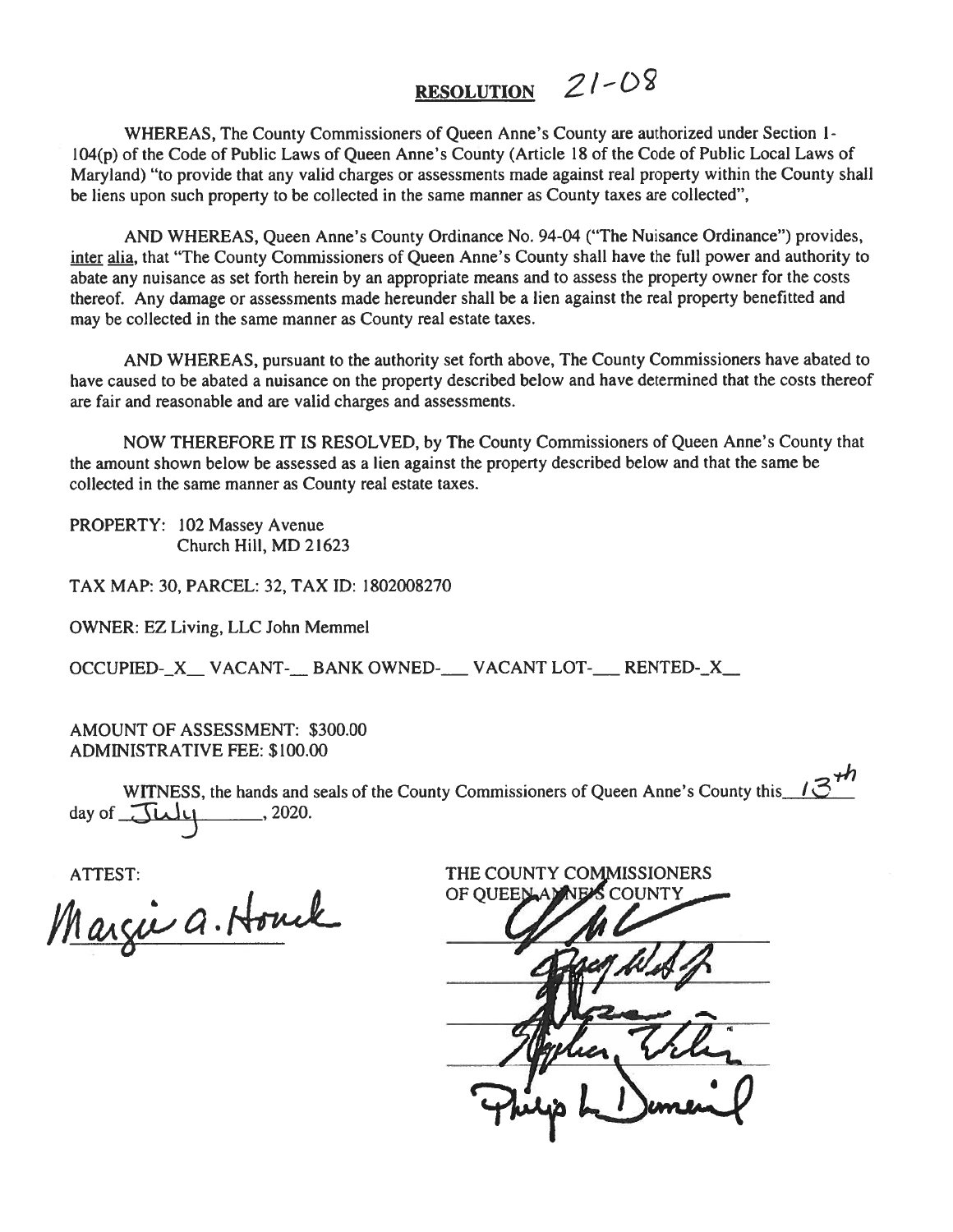

Jack N. Wilson. Jr., District 1 Stephen Wilson, District 2 Philip L. Dumenil. District 3 Christopher M. Corchiarino, District 4

To: County Commissioners **ACTION ITEM** 

From: Vivian Swinson Zoning Administrator

June 30, 2021

RE: Map- 30, Parcel- 32, (102 Massey Avenue, Church Hill MD 21623)

On May 17, 2021, an independent contractor hired by the Zoning Office cut the grass at the above referenced address after the property owner ignored repeated attempts by the Zoning Inspector to ge<sup>t</sup> the site to comply with Queen Anne's County Code Chapter 19 Article II § 19-2.L.(2) which states: A person may not allow any vegetation to grow higher than <sup>12</sup> inches on any lot or parce<sup>l</sup> that is: (a) Less than three acres in size; and (b) located in an approved or recorded residential subdivision or any part of which is within 200 feet of a neighboring residence.

Attached is the Resolution to <sup>p</sup>lace <sup>a</sup> lien on the subject property so the County can be reimbursed for the cost of the grass cutting.

#### Recommended Action:

<sup>I</sup> move that we approve the Resolution to <sup>p</sup>lace <sup>a</sup> lien on the property located at <sup>102</sup> Massey Avenue, Church Hill MD 21623 in the amount of \$400.00.

### DEPARTMENT OF PLANNING & ZONING

 $Queuen$  and the contract of the contract of the contract of the contract of the contract of the contract of the contract of  $\alpha$  Centreville, MD 21617

Telephone Planning: (410) 758-1255<br>Fax Planning: (410) 758-1255 Fax Planning: (410) 758-2905<br>Fax Permits: (410) 758-4088 Fax Permits: (410) 758-3972<br>Fax Permits: (410) 758-3972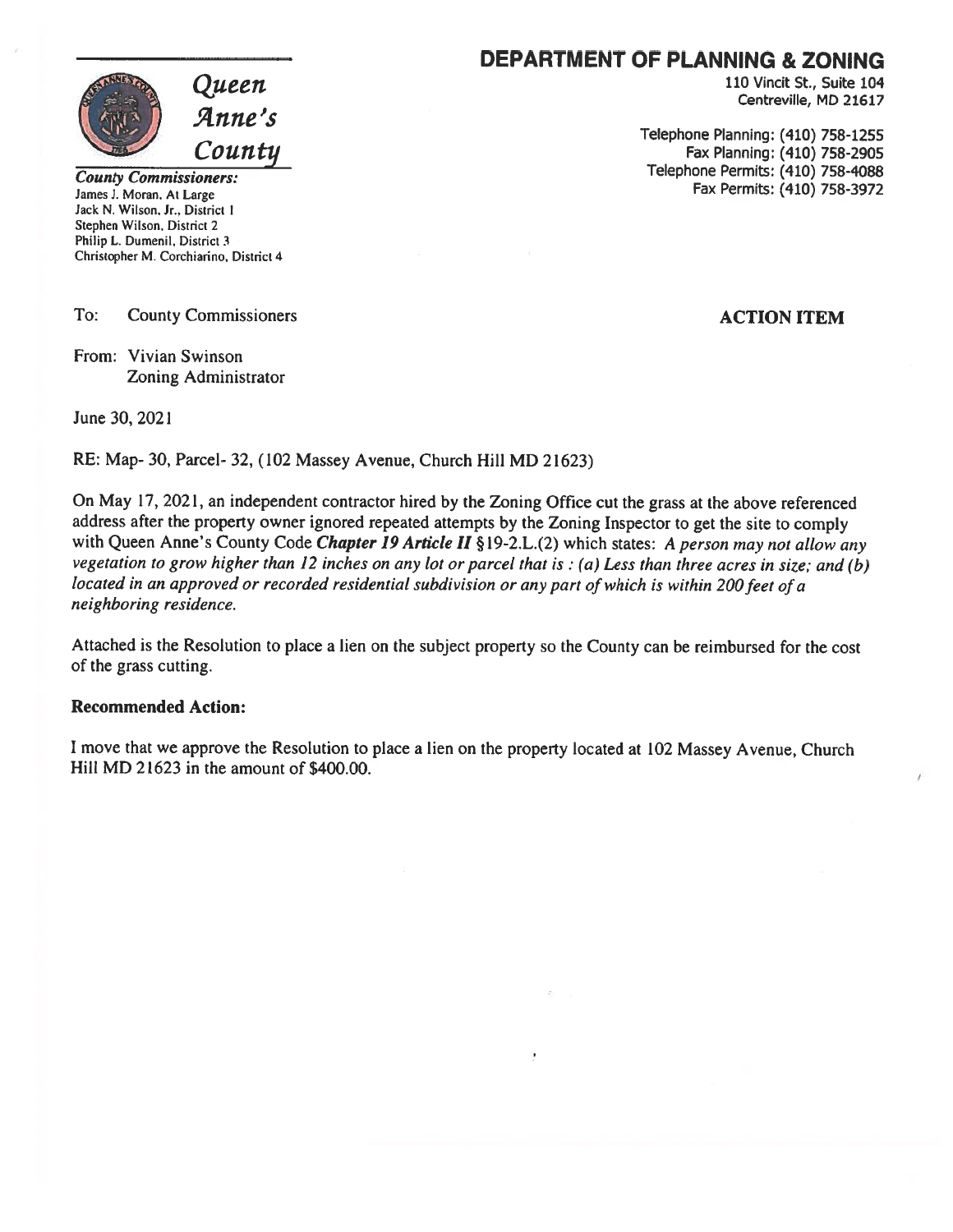

County Commissioners: James J. Moran. At Large Jack N. Wilson, Jr., District I Stephen Wilson. District 2 Philip L. Dumenil. District 3 Christopher M. Corchiarino. District <sup>4</sup>

June 8,2021

EZ Living, LLC John Memmel 29835 Standish St. Easton, MD 21601

#### RE: Tax Map 30, Parcel 32, (102 Massey Avenue Church Hill, MD 21623) Uncut Grass

Dear Mr. Memmel,

Queen Anne's County hired an independent contractor to cut the grass on the property referenced above. ttached is a copy of the bill.

Therefore, you have twenty (20) days from the date of this letter to pay the \$300.00 bill, <sup>p</sup>lus an administrative fee of \$100.00 for a total of \$400.00. Failure to pay the full amount will result in a lien being placed against your property. Please make the check payable to the Queen Anne's County Commissioners and mail it to the above address. If after the twenty (20) days from the date of the letter, <sup>p</sup>lease mail your check to Queen Anne's County Finance Office, <sup>107</sup> North Liberty St. Centreville, MD 21617.

I can be reached at 410-758-4088 Monday through Friday from 8:00 a.m. to 10:00 a.m. if you need to contact me.

Sincerely,

Ken Southard Zoning/Nuisance Inspector

Attachments: Invoice: B & K Plant Farm & Landscaping, LLC

sent 6-8-21

#### DEPARTMENT OF PLANNING & ZONING

110 Vincit St., 104 Suite 104 Centreville, MD 21617

Telephone Planning: (410) 758-1255 Fax Planning: (410) 758-2905 Telephone Permits: (410) 758-4088 Fax Permits: (410) 758-3972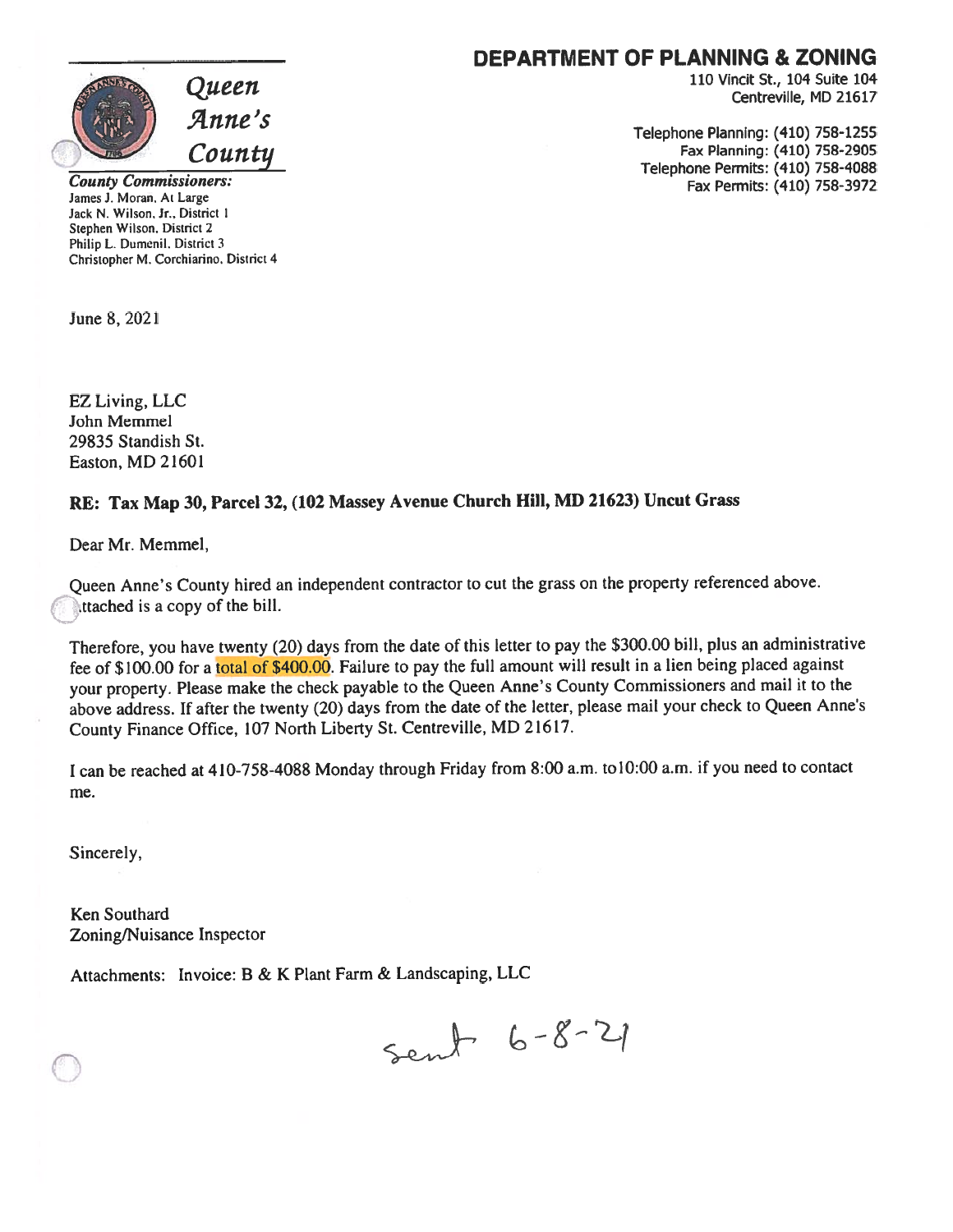

DEPARTMENT OF PLANNING & ZONING

110 Vincit St., Suite 104 Centreville, MD 21617

Telephone Planning: (410) 758-1255 Fax Planning: (410) 758-2905 Telephone Permits: (410) 758-4088 Fax Permits: (410) 758-3972

County Commissioners: James J. Moran, At Large Jack N. Wilson, Jr., District I Stephen Wilson, District 2 Philip L. Dumenil. District 3 Christopher M. Corchiarino. District 4

May 7, 2021

EZ Living, LLC Mr. John Memmel 29835 Standish St. Easton, MD 21601

 $Mowe & 5-24-21$ 

#### RE: Tax Map- 30, Parcel- 32, (102 Massey Ave. Church Hill MD 21623) Uncut Grass

Dear Mr. Memmel,

During an investigation of <sup>a</sup> complaint for the above listed property, <sup>I</sup> have determined that you are in violation of Queen Inne's County Code Chapter 19 Article II §19-2 L. (2) which states: A person may not allow any vegetation to grow higher than <sup>12</sup> inches on any lot or parce<sup>l</sup> that is. (a) Less than three acres in size,' and (b) located in an approved or recorded residential subdivision or any part of which is within 200 feet of a neighboring residence.

You have seven (7) days from the date of this letter to address the violation. You must mow the entire yard. If the grass is not cut, you may be issued <sup>a</sup> \$500.00 civil citation or Queen Anne's County may hire an independent contractor to cut the grass. Failure to pay the cost of the grass cutting and administrative fee within twenty (20) days will result in <sup>a</sup> lien being placed against your property.

<sup>I</sup> can be reached at 410-758-4088 Monday thru Friday from 8am to lOam if you need to contact me.

Sincerely,

Ken Southard

 $5 - 621$ 

Zoning and Nuisance Inspector Contactel Bill Price  $\zeta$  - /  $4$  -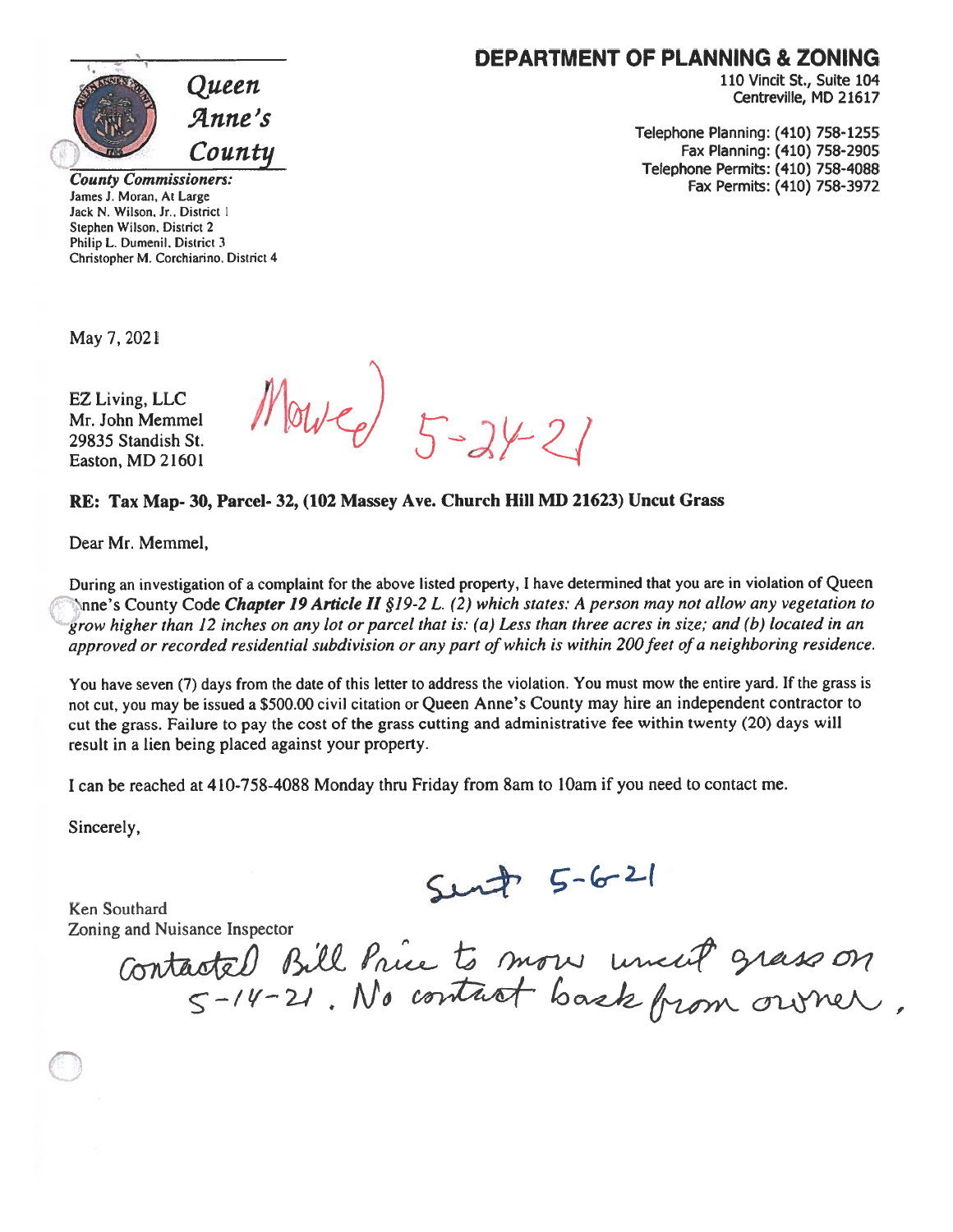B & K Plant Farm & Landscaping, LLC

520 John Powell Road Church Hill, MD 21623 410-778-4445

Bill To

 $\mathcal{T}$ 

 $\circledcirc$ 

 $\mathbf{c}\cdot\hat{\mathbf{c}}$  .

Queen Anne's Co 110 Vincit St. Suite 104 Centreville, MD 21617

| <b>Description</b>                                                                  | <b>Amount</b> |
|-------------------------------------------------------------------------------------|---------------|
| 5/17 Mowed & trimmed tall grass at 102 Massey Ave. Price Station                    | 300.00        |
| <b>RECEIVED</b>                                                                     |               |
| 7 2021<br><b>JUN</b>                                                                |               |
| QUEEN ANNE'S COUNTY<br><b>PLANNING &amp; ZONING</b>                                 |               |
| MS                                                                                  |               |
|                                                                                     |               |
| <b>Total</b><br>Thank you for your business. Payment due 10 days from billing date. | \$300.00      |

Date Invoice # 5/30/2021 4776

## Invoice